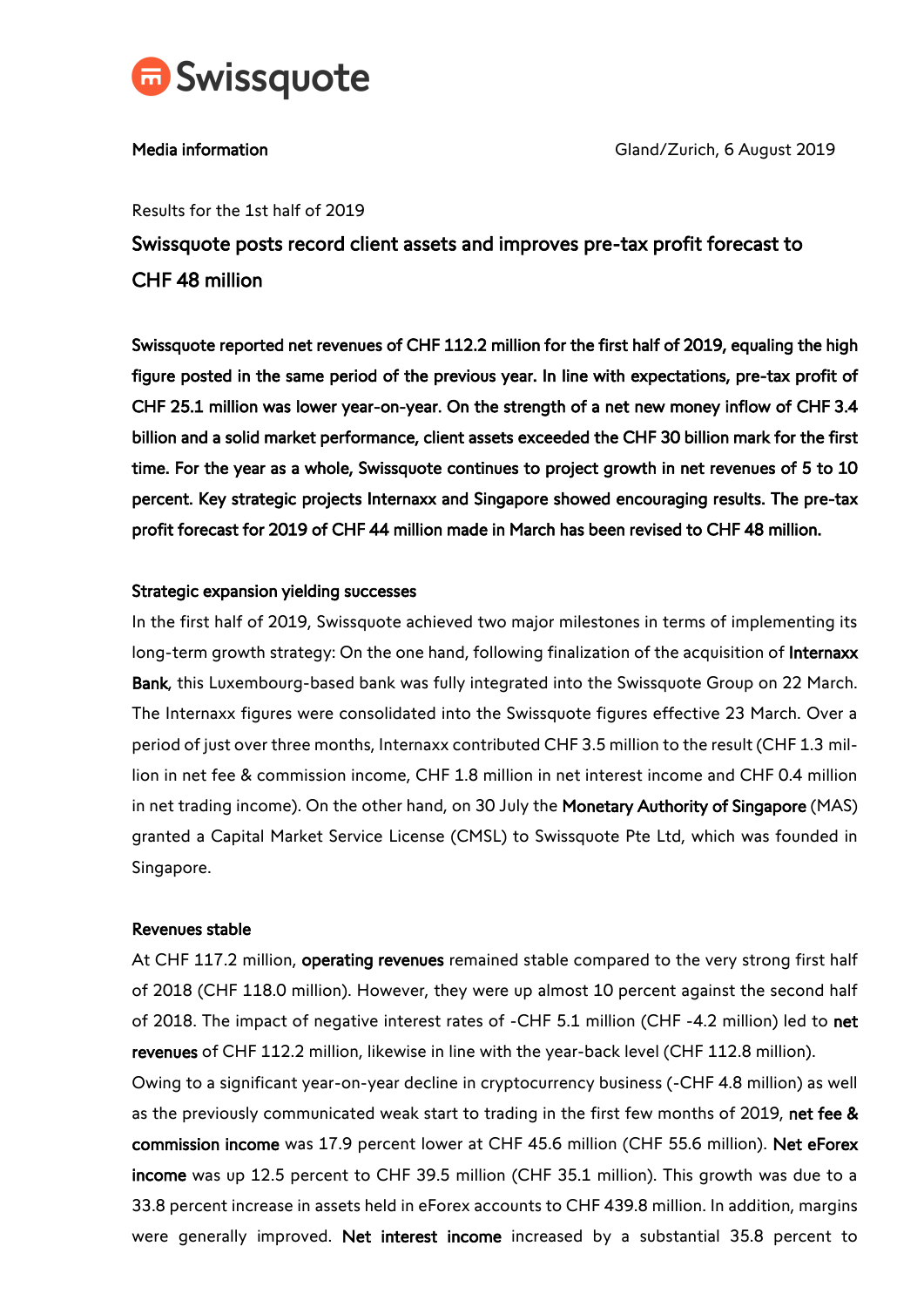

CHF 21.2 million (CHF 15.6 million). Net trading income (currency trading excluding eForex) was down slightly by 6.8 percent to CHF 10.9million (CHF 11.7 million).

# Controlled costs and high total equity

Operating expenses increased year-on-year by 6.3 percent to CHF 87.1 million (CHF 82.0 million). This rise in expenses was mainly attributable to higher personnel costs (+9.0 percent) following the Internaxx integration in particular. The number of employees grew by 65 (37 of which at Internaxx) to 698. Higher expenses and unchanged revenues result in a lower pre-tax profit of CHF 25.1 million (CHF 30.8 million) and a pre-tax profit margin of 22.4 percent (27.3 percent). Net profit was 14.3 percent lower at CHF 22.0 million (CHF 25.7 million) and the net profit margin decreased to 19.6 percent (22.8 percent).

On the occasion of the full year 2018 presentation, Swissquote announced a decrease of approximately CHF 10 million in pre-tax profit for 2019 owing to one-off costs for the integration of Internaxx, the founding of Swissquote Pte Ltd. as well as outlays for a Brexit contingency plan. Based on current estimates, Swissquote is now projecting only a CHF 6 million decrease in 2019 pre-tax profit. Out of this one-off costs of CHF 1.2 million were incurred in the first half and a further CHF 5 million are forecast for the second half of 2019. In addition, CHF 1.8 million are projected in 2020 (total: CHF 8 million).

The capital ratio stood at 22.4 percent (27.5 percent). Accordingly, Swissquote remains one of Switzerland's best-financed banks. Total equity increased by 9.6 percent to CHF 356.9 million (CHF 325.7 million).

## High net new money inflow

The high net new money inflow of CHF 3.411 billion (CHF 2.421 billion) comes from organic growth (CHF 1.2 billion) and from the integration of Internaxx Bank (CHF 2.2 billion). Client assets increased by 19.5 percent to CHF 30.520 billion (CHF 25.533 billion) in the first half due to the high new money inflow and as a consequence of the general stock market trend. As at the end of June 2019, clients held assets of CHF 29.585 billion (+20.9 percent) in trading accounts, CHF 269.7 million (-45.7 percent) in saving accounts, CHF 225.8 million (-1.1 percent) in Robo-Advisory accounts and CHF 439.8 million (+33.8 percent) in eForex accounts.

The total number of accounts rose by 17,140 (+5.3 percent) to a record-high 339,172 (322,032). The breakdown is as follows: 264,210 trading accounts (+5.8 percent), 19,962 saving accounts (- 26.0 percent), 3,026 Robo-Advisory accounts (+27.2 percent) and 51,974 eForex accounts (+20.9 percent).

Since the saving account business has for some time no longer been profitable for Swissquote, the collaborative venture with Swiss Life was terminated effective 31 December 2018. This factor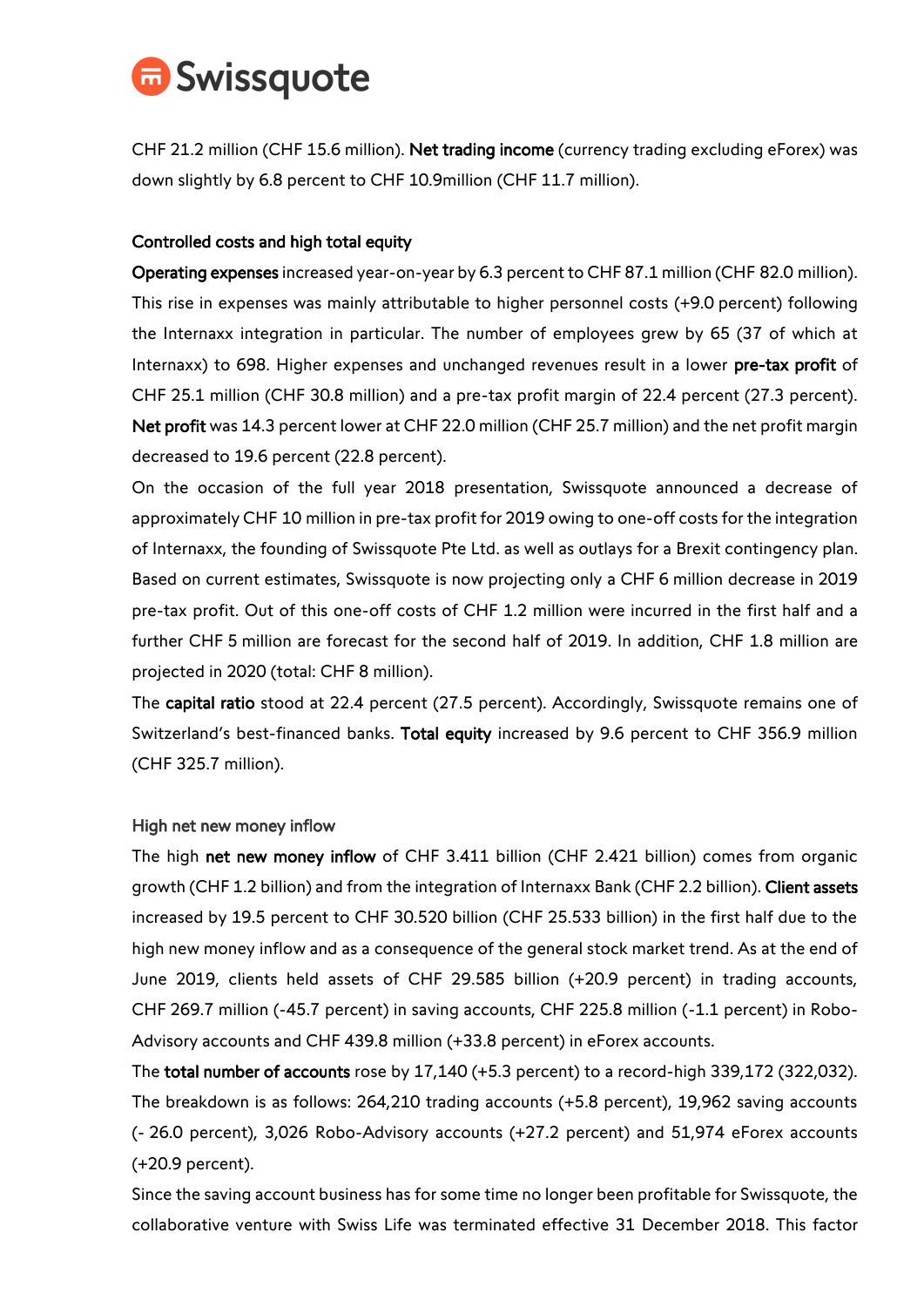

explains the significant decrease in the number of saving accounts, as well as in the corresponding volume of assets, in the first half of the year.

The complete financial report for the 1st half of 2019 is available at:

[https://www.swissquote.com](https://www.swissquote.com/) - Company/Investor Relations/Financial Reporting

## Swissquote – The Swiss Leader in Online Banking

As a leading provider of online financial services, Swissquote offers innovative solutions and analysis tools to meet the wide range of demands and needs of its clients. As well as various online trading services, the user-friendly platform also provides solutions for Forex, Robo-Advisory and Mortgage. In addition to a low-cost service for private clients, Swissquote also offers specialized services for independent asset managers and corporate clients. Swissquote Bank Ltd holds a banking license issued by its supervisory authority the Swiss Federal Financial Market Supervisory Authority (FINMA) and is a member of the Swiss Bankers Association. Its mother company, Swissquote Group Holding Ltd, is listed on the SIX Swiss Exchange (symbol: SQN).

# For further information

Marc Bürki, CEO Swissquote Group Holding Ltd / CEO Swissquote Bank Ltd Tel. +41 22 999 98 50, mobile +41 79 413 41 45 marc.burki@swissquote.ch

Nadja Keller, Assistant to CEO / Media Relations Manager

Tel. +41 44 825 88 01, nadja.keller@swissquote.ch

# Agenda 2019

| 17.03.2020 | Presentation of 2019 results   |
|------------|--------------------------------|
| 05.05.2020 | <b>Annual General Assembly</b> |